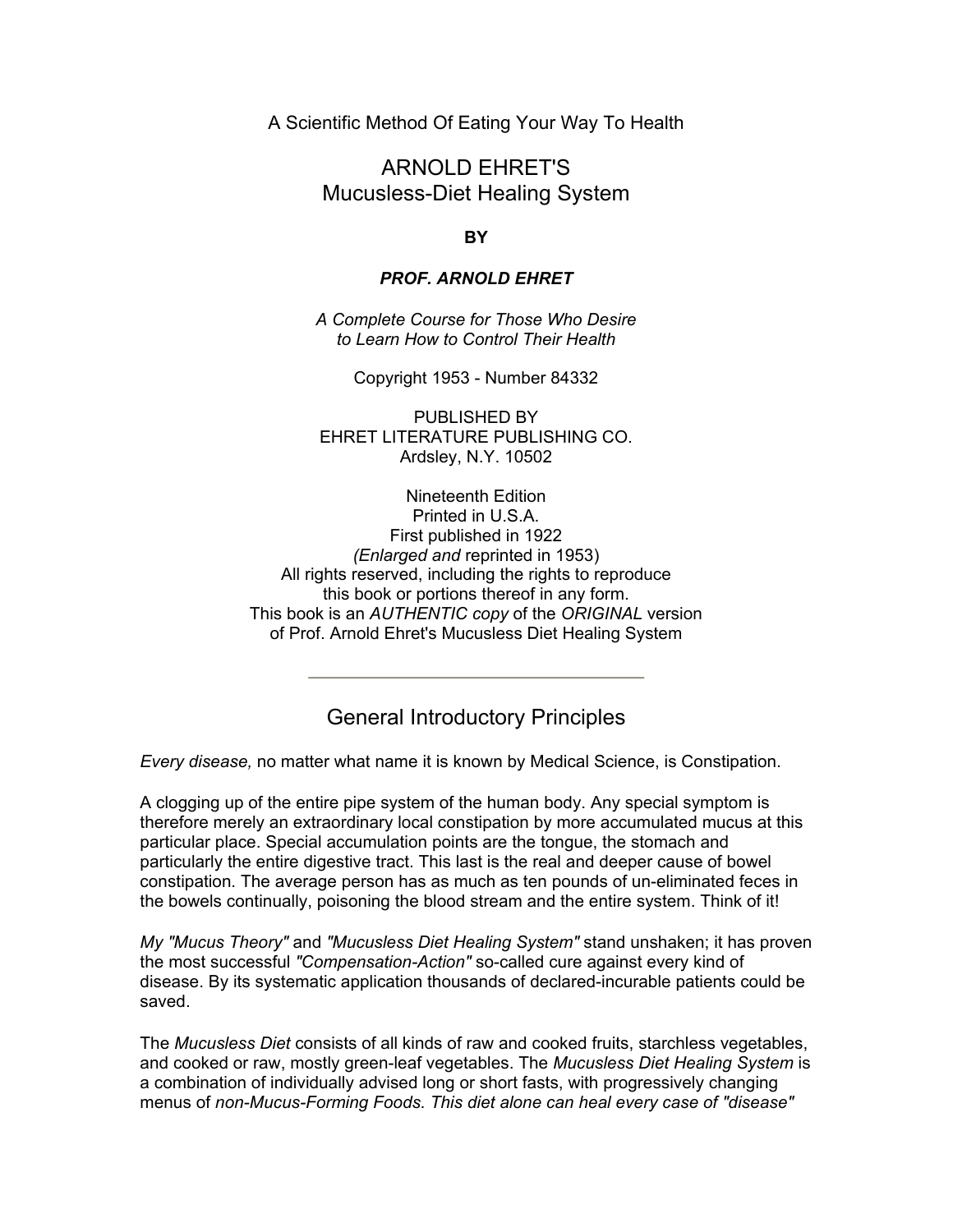without fasting, although such a cure requires longer time. The *System* itself will be expounded in later lessons.

However, to learn how to apply the system, to understand how and why it works, it is necessary to free your mind from Medical errors, partly taken over by Naturopathy. In other words, I must teach you a new *Physiology,* free from Medical errors; a new method of *Diagnosis;* a correction of the Fundamental errors of *Metabolism,* high Protein foods, Blood circulation, Blood composition, and last, but not least, you must be taught

#### What Vitality Really Is

To Medical Science the human body is still a mystery, especially in diseased condition. Every new disease "discovered" by the doctors is a new mystery for them. There are no words to properly express how far from the truth they actually are! Naturopathy uses the word Vitality continually, yet neither "Medical Scientists" nor Naturopaths can tell what *Vitality* is. . . .

Disease is an effort of the body to eliminate waste, mucus and toxemias, and this system assists Nature, in the most perfect and natural way. Not the disease but the body is to be healed; it must be cleansed, freed from waste and foreign matter, from mucus and toxemias accumulated since childhood. You cannot buy health in a bottle, you cannot heal your body, that is, cleanse your system in a few days, you must make "compensation" for the wrong you have done your body all during your life.

My system is not a cure or a remedy, it is a regeneration, a thorough house-cleaning, the acquisition of such clean and perfect health as you never knew before.

Remember: Your constitutional encumbrances throughout the entire system are the source of every disease . . .

*In Summa:* The *human* mechanism is an elastic pipe system. The *diet of civilization is* never entirely digested and the resultant waste eliminated. This entire pipe system is slowly constipated, especially at the place of the symptom and the digestive tract. This is the foundation of every disease. To loosen this waste, eliminate it intelligently and thoroughly, and to control this elimination can only be done perfectly by the

*\*\*\*\*\* MUCUSLESS-DIET HEALING SYSTEM \*\*\*\*\**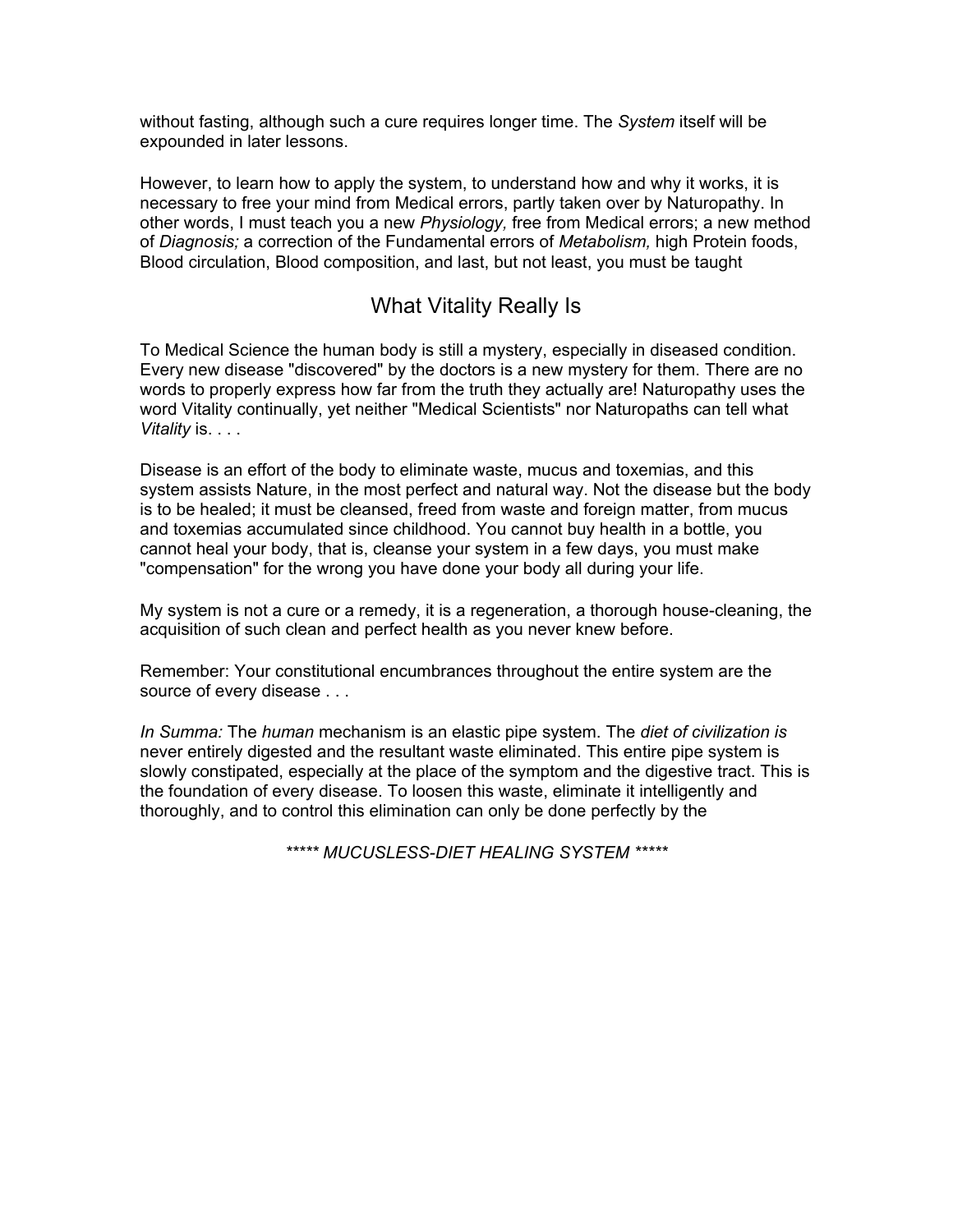# The Diagnosis

My diagnosis determines the following points

- 1. The relative amount of encumbrance in the system.
- 2. The predominant part, that is, whether more mucus or more poisons.
- 3. If pus is present in the system, amount and kind of drugs used.
- 4. If internal tissue or an organ is in a process of decomposition.
- 5. How far vitality is lowered.

You will also learn thru experience and observations along these lines that the general appearance, especially the face of the patient will indicate more or less the internal conditions.

The average 'normal' man, considered healthy, has a chronic, stored up accumulation of waste food – poisons and drugs.

Whenever Nature endeavors to save a human life thru her efforts to eliminate 'feverishly', mucous and its toxic products, it is called acute disease.

In chronic conditions, Nature cannot work as efficiently, and proceeds slowly. The word chronic is derived from the Greek word 'chronos,' meaning time.

### The Experimental Diagnosis

THE MOST EXACT, UNERRING DIAGNOSIS WE HAVE IS A SHORT FAST. The more rapidly the patient feels worse through a short fast, the greater and the more poisonous is his encumbrance. Should he become dizzy, suffer severe headaches, etc, he is greatly clogged up with mucous and toxemias. If palpitation of the heart occurs, *it is a sign that pus is somewhere in the system*, or that drugs, even though taken many years ago, are in circulation for elimination.

Any inside special "constipated" place is located by a light pain there. If this 'short fast' diagnosis is tried on the average person called normal and healthy, but in reality clogged up with mucous – latent disease – Nature reveals the same to you in a moderate degree. Nature will then indicate where and how the individual will later become sick if the wrong method of living is continued, although it may take some years.

This then is the PROGNOSIS OF DISEASE.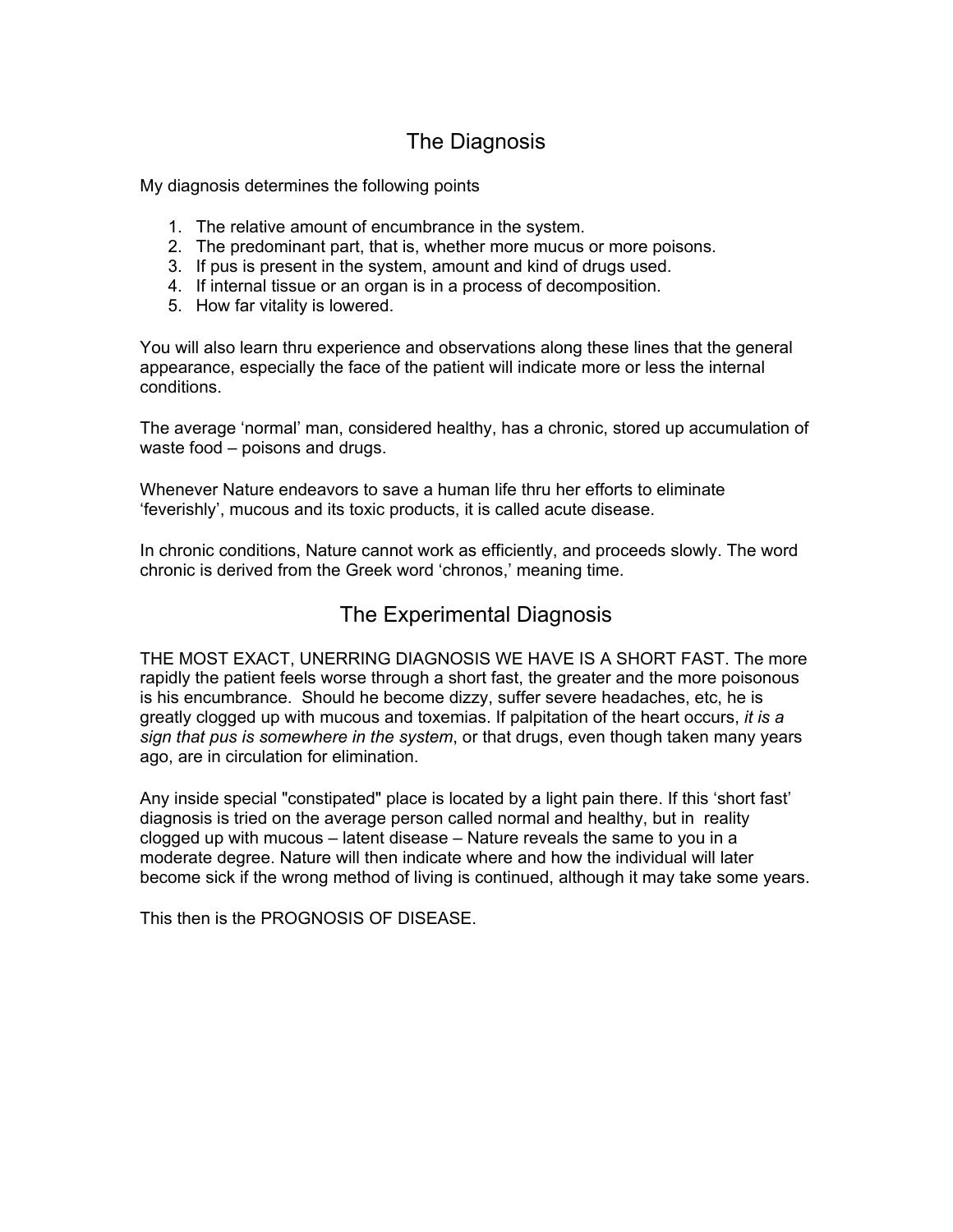#### The Formula of Life (The Secret of Vitality)

**"V" = "P" - "O" ("V" equals "P" minus "O")** is the formula of life -- and yet at the same time you may call it the formula of death.

**"V"** stands for **VITALITY**.

**"P,"** or call it "X," the unknown quantity in this question, is the **POWER** that drives the human machinery which keeps you alive, which gives you strength and efficiency, endurance for as yet an unknown length of time without food!

**"O"** means **OBSTRUCTION**, encumbrance, foreign matters, toxemias, mucus; in short, all internal impurities which obstruct the circulation, the function of internal organs especially, and the human engine in its entire functioning system.

You can therefore see thru this equation that as soon as "O" becomes greater than "P" the human machine must come to a standstill.

The engineer can figure exactly  $E = P - F$ ," meaning that the amount of energy or efficiency "E" he secures from an engine is not equal to the power "P" without first deducting "F," the friction. . . .

The next fact is that its [the lungs'] function is that of a pump by air-pressure, and with an inside circulation of liquids, such as the blood and other saps, and that THE LUNGS ARE THE PUMP AND THE HEART IS THE VALVE - and not the opposite -- as erroneously taught by medical physiology for the past 400 years!

A further fact -- one that has been almost entirety overlooked -- is the automatic, atmospheric outside counter-pressure, which is over 14 pounds to the square inch. Immediately upon, and after each out-breath a vacuum created in the lung cavity. In other words, the human body animal organism in its entirety, functions automatically inhaling air-pressure and expelling chemically changed air and outside atmospheric counter-pressure on the vacuums of the body. That is vitality, animal life in the first instance and importance. *That is "P"* (power) which keeps you alive -- without air you cannot live five minutes!

But the unseen fact, let us say the secret, is that it works simply and automatically thru atmospheric counter-pressure, which is only possible because the "engine" consists of elastic, spongy material with a vital strain power -- with an ability of vibration, expansion and contraction. Those two facts were the unknown secrets concerning the automatic function of "P" as the phenomena of vitality, and the Chemist Hensel has proven thru chemical physiological formulas that this special vital elasticity of the tissues is due to a lime sugar combination. . . .

Here, then, is the cause why so many "fasting," "fruit-diet" etc., "cures" fail. THE INEXPERIENCED LAYMAN ALWAYS COMES TO THE DEATH POINT . . .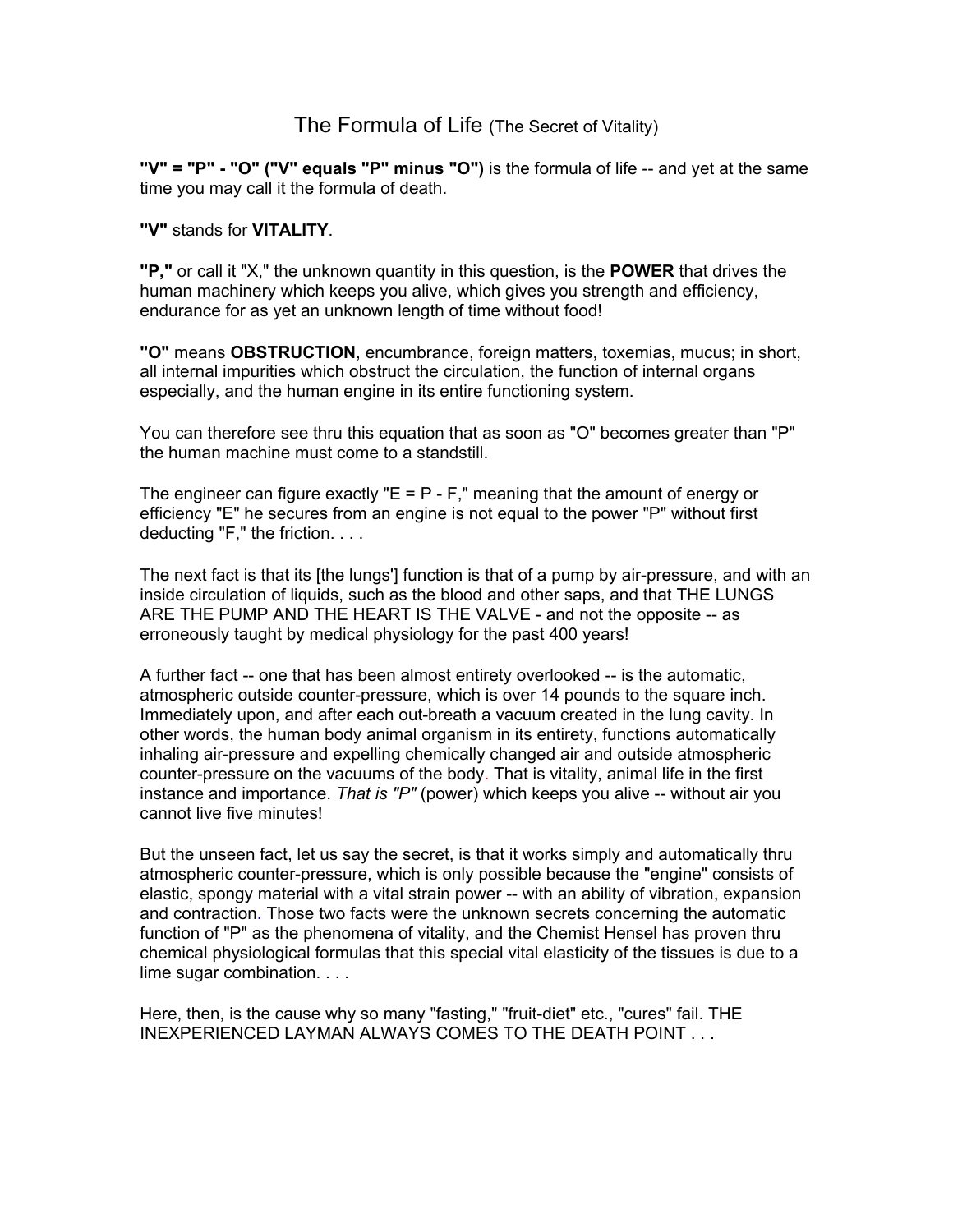- *First* -- Vitality does not depend primarily and directly upon food, but rather from the facts of how far and how much the function of the human engine is obstructed -- "clogged up" by the obstructions of mucus and toxemias.
- Second -- Removing "O" by artificially increasing "P" thru artificial stimulants, shaking and vibrating tissues thru physical treatments is always done at the expense of "V," Vitality.
- *Third* -- Vital energy, physical and mental efficiency, endurance, superior health by "P," air and water alone, is tremendous, beyond imagination, as soon as "P" works and can work without "O" -- without obstruction and friction in a perfectly clean body.
- *Fourth* -- The limit of going without food and before solid food becomes necessary under such ideal conditions, is yet unknown.
- Fifth -- The composition of "P," besides air, oxygen and a certain quantity of water-steam, increases -- *but only in a clean body* -- thru the following *other agents from the infinite:*

#### *ELECTRICITY; OZONE; LIGHT (especially sunlight); ODOR (good smells of fruit and flowers).*

Further, it is not impossible that under such clean, natural conditions, nitrogen of the air may be assimilated.

In the following lesson I teach you a *new but true physiology of the body,* which is necessary to know in order to understand why and how the MUCUSLESS DIET HEALING SYSTEM functions in its complete perfection, and for this purpose it was first necessary to lift the veil from the secret, FROM THE MYSTERY OF VITALITY.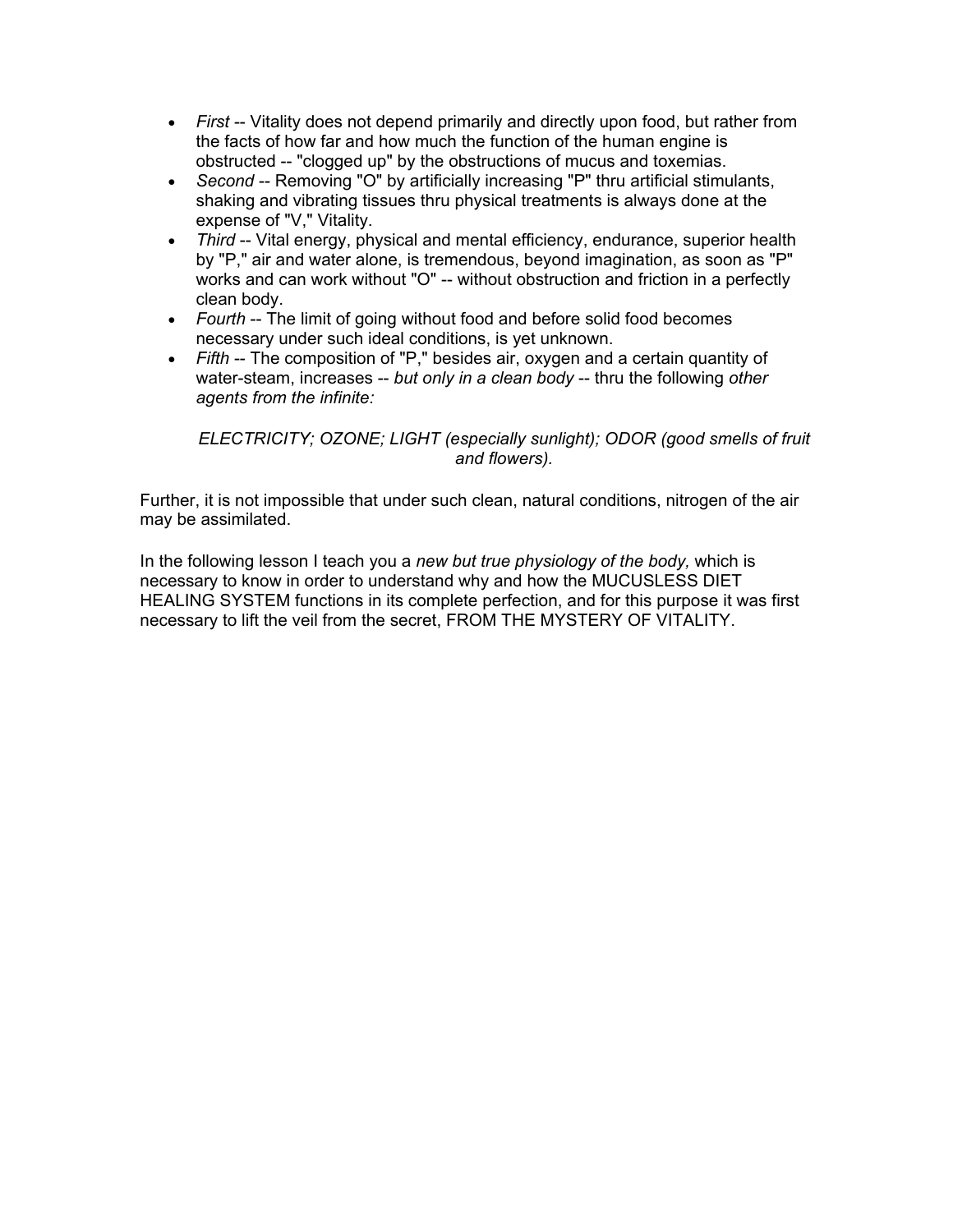## The New Physiology

As you now know what Vitality is and how simply animal life functions automatically by air pressure and counter-pressure (on fish, etc., it acts exactly the same, by water instead of air), you may realize that medical physiology, the science of animal functions is fundamentally wrong, based on the following errors, which must be corrected by a New Physiology:

- 1. The Theory of Blood Circulation.
- 2. Metabolism or change of matter.
- 3. High Protein Foods.
- 4. Blood Composition.
- 5. Blood Building.

## Blood Building

Today, every substance of the human body is chemically analyzed and doctors dream of perfecting chemically concentrated food substances in the future, making it possible for you to carry your meals in your vest pocket in sufficient quantities to last a couple of days. That will never happen, for the human body does not assimilate a single atom of any food substance that is not derived from the vegetable or fruit kingdom.

All manufactured food mixtures, when too concentrated -- either of the animal or vegetable kingdom -- do not build blood but stimulate only.

Animal foods cannot build good blood; in fact, do not build human blood at all, because of the biological fact that **man is by nature a fruit eater.**

Albumen is not the most important substance for our blood, nor is it mineral salts alone which build perfect blood. **The cardinal standard substance for man's blood is the highest developed form of carbon hydrate, chemically called sugar-stuff, grape or fruit sugar as contained more or less in all ripe fruits, and in the next lower state in vegetables.**

# Confusion in Dietetics

In this very important lesson it is necessary for me to convince you, once and for all, of the following facts:

- First -- that in food (in diet) lies 99.99% of the causes of all diseases and imperfect health of any kind.
- Second -- That consequently, all healing, all therapeutics will continue to fail as long as they refuse to place the most important stress on diet.
- Third -- That what I call "mucusless diet" and "mucus forming foods" divides characteristically all human foods into harmless, natural, healing and real nourishing foods, and into harmful, disease-producing ones.
- Fourth -- That all other dietetics are mainly wrong because they lay their stress on food values entirely, whether "wrong" or not, instead of the healing, cleaning,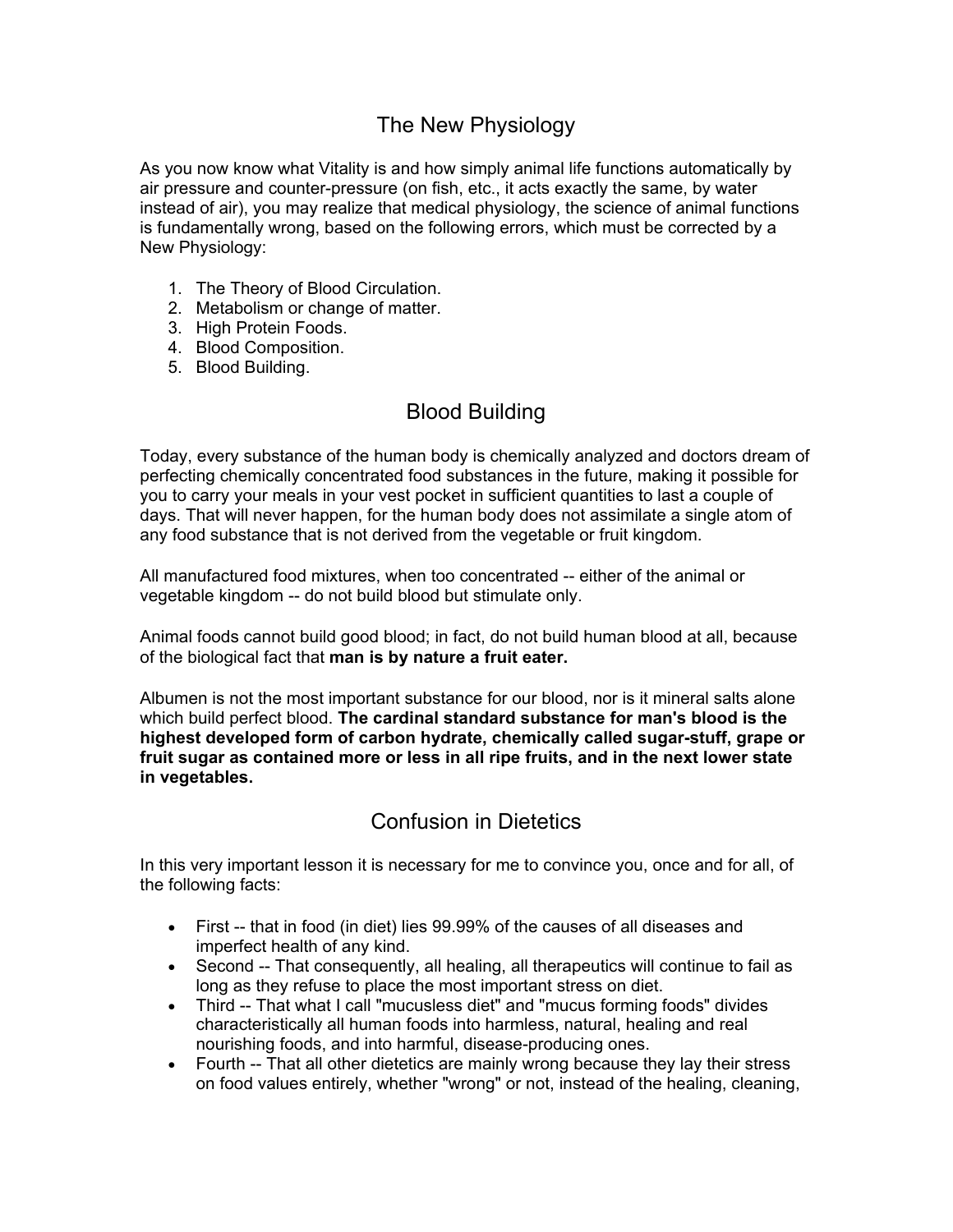eliminating values and their efficiency before the healing process is started, going on, or accomplished at all. (See Lesson 5.) . . .

It is not sufficient, as the layman imagines, to know which foods are mucusless and which are mucus-forming, but:

- 1. HOW FAR AND HOW FAST THE CHANGE CAN SUCCESSFULLY BE MADE.
- 2. HOW THE COMBINATION OF DIFFERENT FOODS HAS TO BE ARRANGED.
- 3. HOW LONG AND HOW OFTEN FASTING MUST BE INTRODUCED AND COMBINED DURING THE HEALING DIET IF FOUND NECESSARY.

**This is and represents the "SYSTEM" of the Mucusless Diet and** *Fasting as* **well as what** *the Practitioner has study and must learn,* and what the layman does not know and consequently why he must inevitably fail when trying to cure himself with "good foods."

After the foregoing explanation you will at once see in the following critique of the best known dietetics, why they are imperfect, and why the confusion is so great. In later lessons you will also learn of every kind of food, why it is good, and why bad. In case you are still unaware of the foods which are mucusless, and which mucus-forming, they are as follows:

- All fruits, raw or cooked; also nuts and green-leaf vegetables are mucus**free.**
- x **All other foods of civilization,** *without exception,* **are mucus and acidforming, and therefore are harmful.**

They claim all cooking destroys food values, but it should properly be said: *"Wrong* cooking destroys *healing* value qualities (efficiency) of foods, and can even cause them to become acid-forming." The "raw food" experts, hint on the same wrong stress, as all others, i.e., higher food value. . . .

Now you may understand why the "Mucusless Diet" is a system in which every change in diet has certain duties to perform -- as a diet of healing to be applied systematically according to the condition of the sick.

You will now understand why and in what manner I differ from all others. The "Mucusless Diet Healing System" is not a collection of different menus for every disease; it is not "made-up" combinations of valuable and nourishing foods -- it is not like a medical prescription or a compilation of standard diets suitable for all diseases, but it is a system of dietetical changes and dietetical improvements -- a system of dietetical elimination of disease matter, waste, mucus and poisons; a system of slowly changing and improving the diet as a diet of healing towards -- and up to -- the ideal and natural food of man - FRUITS ONLY -- or fruits and green-leaf vegetables -- THE MUCUSLESS DIET.

It is therefore a personally supervised and in every case different, modified, scientific, systematical, progressive method of "eating your way to health," combined if found necessary, with short or longer fasts.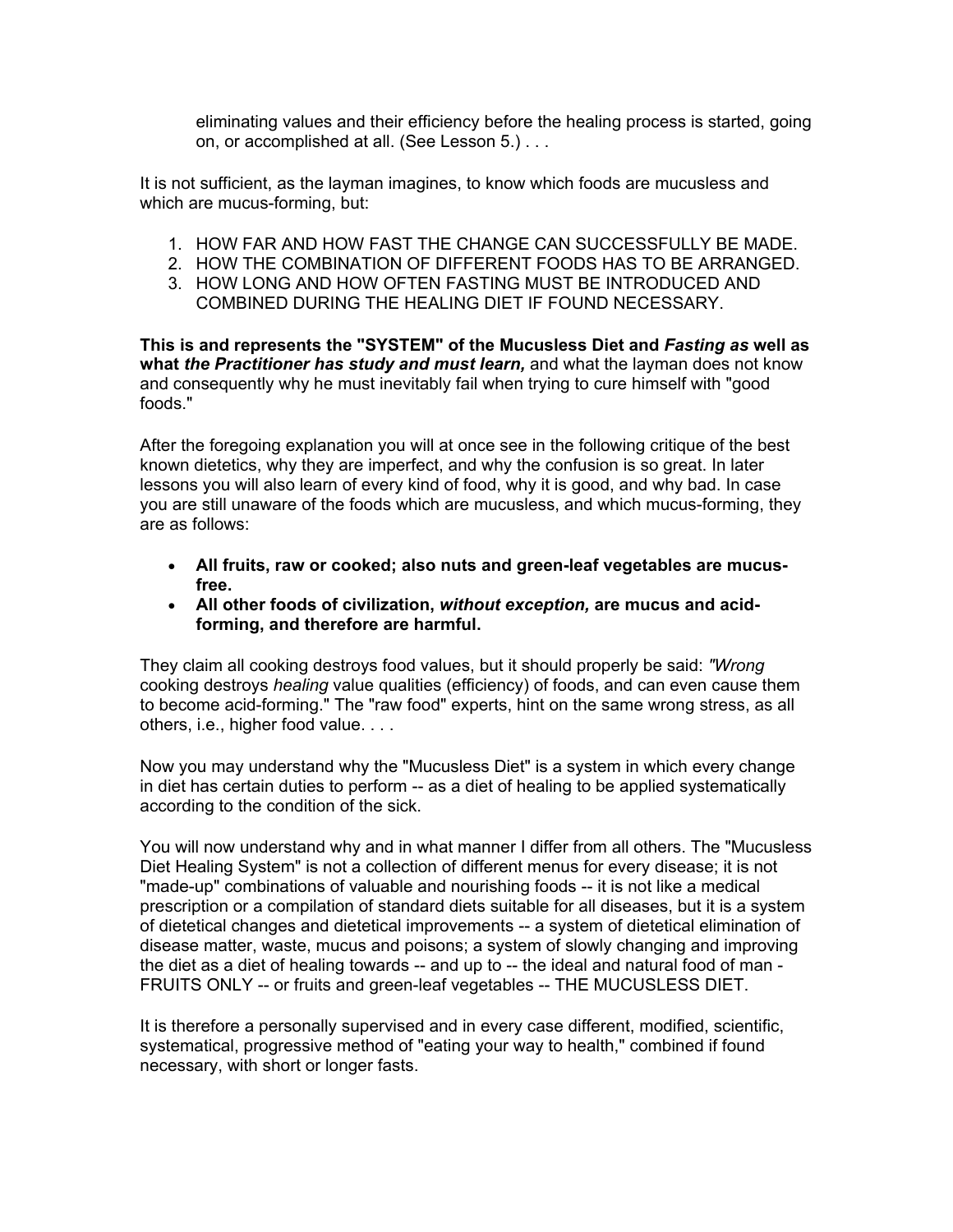It is a healing process *through which every sick person must go* if he wants to be perfectly healed; it is an exclusive dietetical "curing and healing, rebuilding and regenerating process" based on the use of harmless and natural food for mankind "coined" and set biologically by the Creator in "Genesis" -- "FRUITS AND HERBS," or "MUCUSLESS DIET." Nature will do her part if we but give her half a chance. Try it out for yourself and watch for results.

# Transition Diet

My experience of over twenty years, covering for the most part the extremely severe cases of all kinds of diseases, has proven that a carefully selected and progressively changed TRANSITION DIET is the best and surest way for every patient to start a cure, especially for the average mixed eater. As long as wrong foods (foods of civilization) are partly used, I call it a Mucus-LEAN DIET. Transition means the slow change from disease-producing foods to disease-healing foods, which latter I call the MUCUSLESS DIET.

The worst and by far the most unhealthy habit is the HEAVY BREAKFAST. No solid food should be eaten in the early morning at all if you desire to secure the best results. It is permissible to take the drink that you are accustomed to, but nothing else. If you find this difficult to do in the beginning you may drink again later on so that your lunch is taken in the empty stomach. This is so very important that a *number of light diseases can be cured* by the so called "NO BREAKFAST PLAN" alone.

It is best that no more than two meals a day be eaten, even though the quantity you eat is as much as if three or even four meals were eaten. Later, when the stomach is cleaner, a small dish of fresh fruits when in season may be eaten for breakfast if desired. If possible, the first meal, lunch, should be eaten between ten and eleven in the morning, and supper not sooner than five or six in the afternoon. Another very important rule, when eating for health, is SIMPLICITY; in other words do not mix too many kinds of food at one meal. Count the different number of items in the average meal of today and the total will startle you.

**NEVER DRINK DURING A MEAL.** If accustomed to tea or coffee, wait a short while after you have eaten before drinking. Soups should be avoided with meals, as the more liquid taken the more difficult for proper digestion. If a warm drink is desired, for instance, as a breakfast drink during the winter time, make a broth by cooking for a long time different kinds of vegetables, such as spinach, onions, carrots, cabbages, etc., and DRINK THE JUICE ONLY.

### Eating Recommendations

- ALWAYS EAT FRUIT FIRST. The digestion of ripe fruits takes place within a normal stomach within a few minutes after eating. Wait 5 or 10 minutes before eating your vegetable course.
- DO NOT DRINK LIQUIDS OF ANY KIND WITH MEAL. Liquids of all kinds interfere with the proper digestion of a proper meal. At least 30 minutes should elapse before drinking both before and after a meal.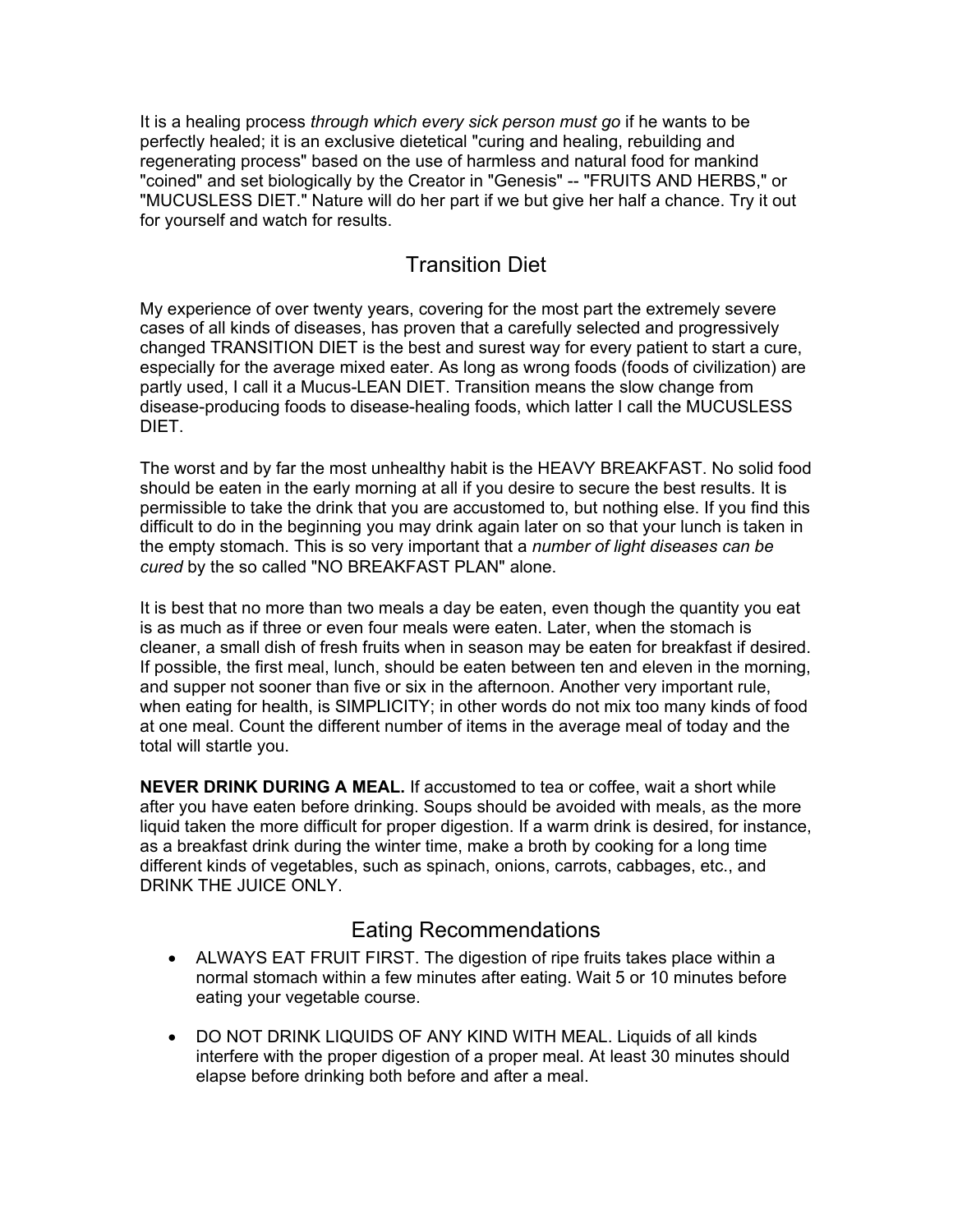- MAN'S FOOD IS FRUITS AND HERBS -- (Genesis 2.) For healing purposes, uncooked, starchless green leaf vegetables (parsley, carrots, celery and lettuce), combined with fruits both in their natural and cooked state, will be found to be better than an exclusive fruit diet.
- MIX BUT FEW VARIETIES. Fruit meals should consist of not more than 2 kinds of fruit in season. Appetite will dictate quantity.
- NEVER EAT NUTS WITH JUICY FRUITS. When nuts are eaten with juicy fruits like oranges, apples, pears etc, the water makes the nuts indigestible.
- NATURE'S OPEN BOOK IS SIMPLICITY. The fewer food mixtures the better. Three different varieties should be sufficient
- DO NOT OVEREAT. Mother Nature requires moderation in all things.

### Fasting

It is significant for our time of degeneration that fasting, by which I mean living without solid and liquid food, is still a problem as a healing factor for the average man, as well as for the orthodox medical doctor. . . .

On the other hand, fasting is so feared and misrepresented that the average man actually considers you a fool if you miss a few meals when sick, thinking you will starve to death, when in reality you are being cured. . . .

Have you ever thought what the lack of appetite means when sick? And that animals have no doctors, and no drug stores, and no sanitariums, and no machinery to heal them?

When you fast you eliminate first and at once the primary obstructions of wrong and too much eating. . . . So it is a well known fact that a faster can feel better and is actually stronger on the twentieth day than the fifth or sixth day, certainly a *tremendous* proof that *vitality does not depend primarily on food*, but rather on an unobstructed circulation. The smaller the amount of "O" (obstruction) the greater "P" (air pressure) and therefore "V" (vitality).

Thru the above enlightening explanation you see that fasting is:

- **first,** a negative proposition to relieve the body from direct obstructions of solid, most unnatural foods;
- **•** second, that it is a mechanical process of elimination by contracting tissues pressing out mucus, causing friction and obstruction in the circulation.

The following are examples of vitality from "P," Power, air pressure alone:

One of my first fasters, a relatively healthy vegetarian, walked 45 miles in the mountains on his 24th fast day. A friend fifteen years younger and myself walked 56 HOURS CONTINUALLY after a ten-day fast.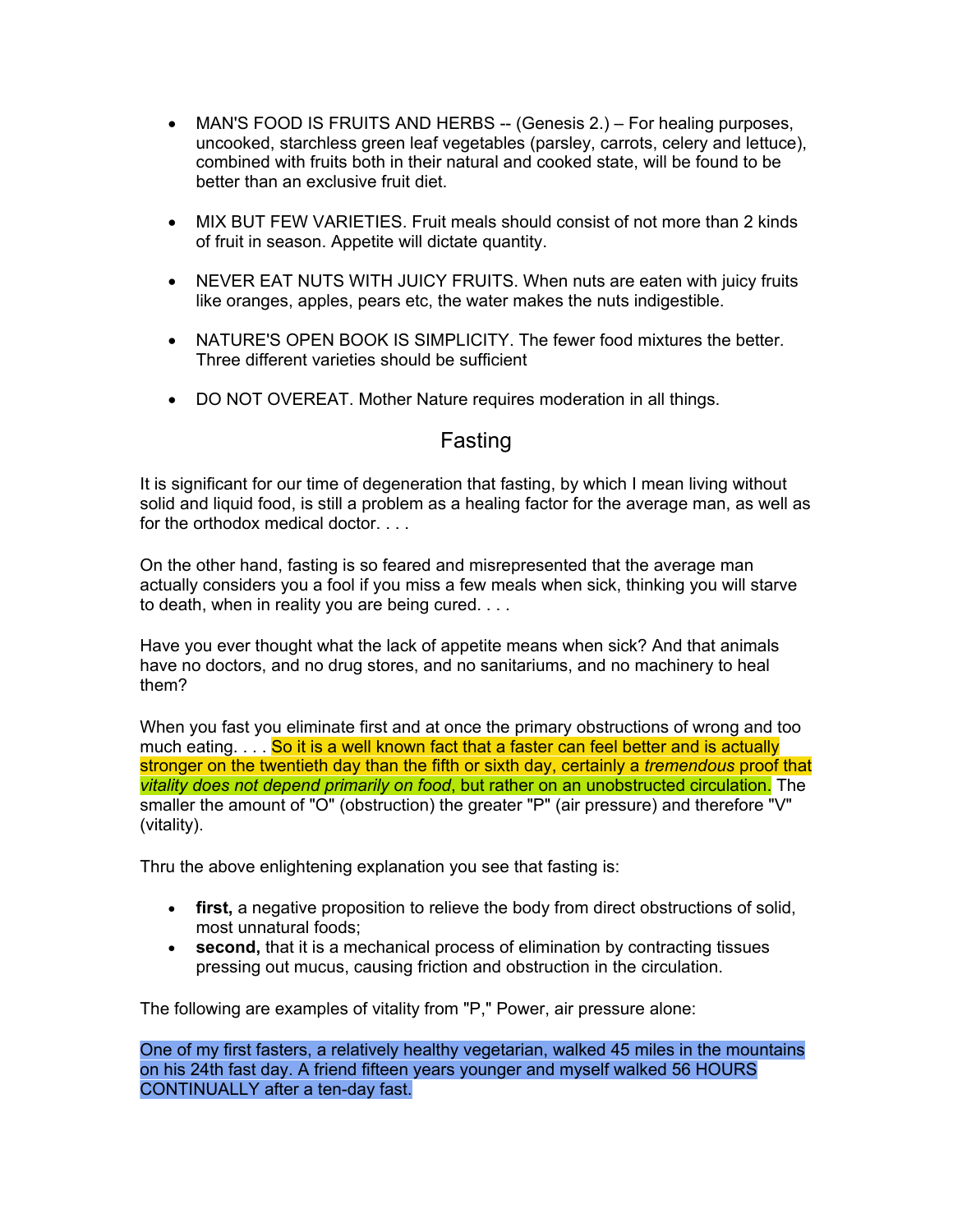As long as the waste is in the circulation you feel miserable during a fast; as soon as it is thru the kidneys you feel fine. Two or three days later and the same process repeats itself. It must now be clear to you why conditions change so often during a fast; it must now be clear to you why it is possible for you to feel unusually better and stronger on the twentieth fast day than on the fifth, for instance.

. . . consequently a long fast, especially a too long fast, may become in fact a crime . . . Fasters who died from too long a fast did not die from lack of food, but actually suffocated in and with their own waste.

I gave all of my fasters lemonade with a trace of honey or brown sugar for loosening and thinning the mucus in the circulation. Lemon juice and fruit acids of all kinds neutralize the stickiness of mucus and pus (acid paste cannot be used for sticking purposes).

If a patient has ever taken drugs over his entire life period -- which become stored up in the body like the waste from food, his condition might easily prove serious or even dangerous when these poisons enter the circulation,

## How Long Should One Fast?

Here is the point where human intelligence can correctly assist in the self-healing process by the following adjustments which embrace the Mucusless Diet Healing System:

- First. Prepare for an easier fast by a gradually changing diet towards a mucusless diet, and by laxatives and enemas.
- **Second.** Change shorter fasts periodically with some eating days of cleansing, mucus-poor and mucusless diet.
- Third. Be particularly careful if the patient used much drugs; especially if a mercury or saltpeter, oxide of silver (taken for venereal diseases) have been used, in which a long, slowly changing, preparative diet is advisable. An "expert's" suggestion to fast until the tongue is clean has caused many troubles with "fanatical" fasters, and I personally know of one death. You may be surprised when I tell you that I had to cure patients from the ill effects of too long a fast. The reason will be clear later.

In spite of the above, every cure, and especially every cure of diet should start with a two or three-day fast. Every patient can do this without any harm, regardless of how seriously sick he may be. **First** a light laxative and **then** an enema daily, makes it easier as well as harmless.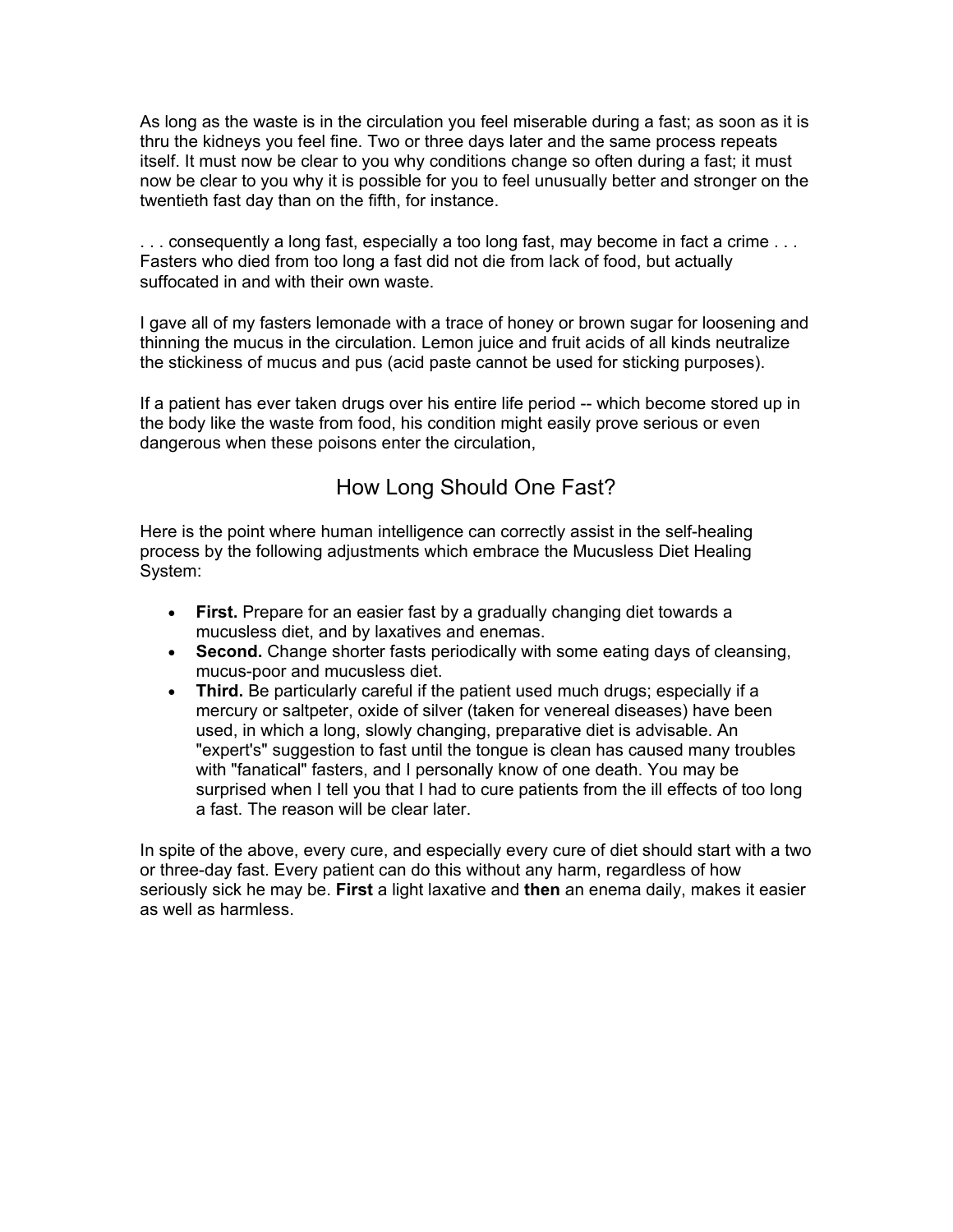## How to Break a Fast

The right food after a fast is as important and decisive for proper results as the fast itself.

#### *Important Rules to be Carefully Studied and Memorized*

What can be said in general, and what I teach is new and different from the average fasting experts, and is as follows:

- 1. The first meal and the menus for a few days after a fast must be of a laxative effect, and not of nourishing value as mostly all others think.
- 2. The sooner the first meal passes thru the body the more efficiently it carries out the loosened mucus and poisons of the intestines and the stomach.
- 3. If no good stool is experienced after two or three hours, help with laxatives and enemas. Whenever I fasted I always experienced a good bowel movement at least one hour after eating, and at once felt fine. After breaking a long fast I spent more time on the toilet than in bed the following night -- and that was as it should be.

While sojourning in Italy many years ago, I drank about three quarts of fresh grape juice after a fast. At once I experienced watery diarrhoea set in foaming mucus. Almost immediately after, I experienced a feeling of such unusual strength that I easily performed the knee-bending and arm-strengthening exercise 352 times. This removal so thoroughly of obstructions, taking place after a fast of a few days, increased "P"-vitality at once! You will have to experience a similar sensation to believe me, and then will agree with my formula, " $V = "P" -$ "O," and will realize the absurdity of making up scientific nourishing menus for health and efficiency.

- 4. The longer the fast the more efficiently the bowels perform after it is over.
- 5. The best laxative foods after a fast are fresh sweet fruits; best of all are cherries and grapes then a little baked or stewed prunes. These fruits must not be used for a meat-eater's first fast, but only for people who have lived for a certain time on mucusless or at least mucus-poor foods -- the "transition diet."
- 6. In the average case it is advisable to break the fast with raw and cooked starchless vegetables; stewed spinach has an especially good effect.
- 7. If the first meal foods do not cause any unpleasantness, you may eat as much as you can. Eating only a small quantity of food for the first 2 or 3 days without experiencing a bowel movement -- owing to the small amount of food taken (another wrong advice given by "experts") -- is dangerous.
- 8. If you are in the proper condition so that you can start eating with fruits, and you have no bowel movement after about an hour, then eat more or eat a vegetable meal as suggested above, eat until you bring out the waste accumulated during the fast with your stool, after eating the first meal.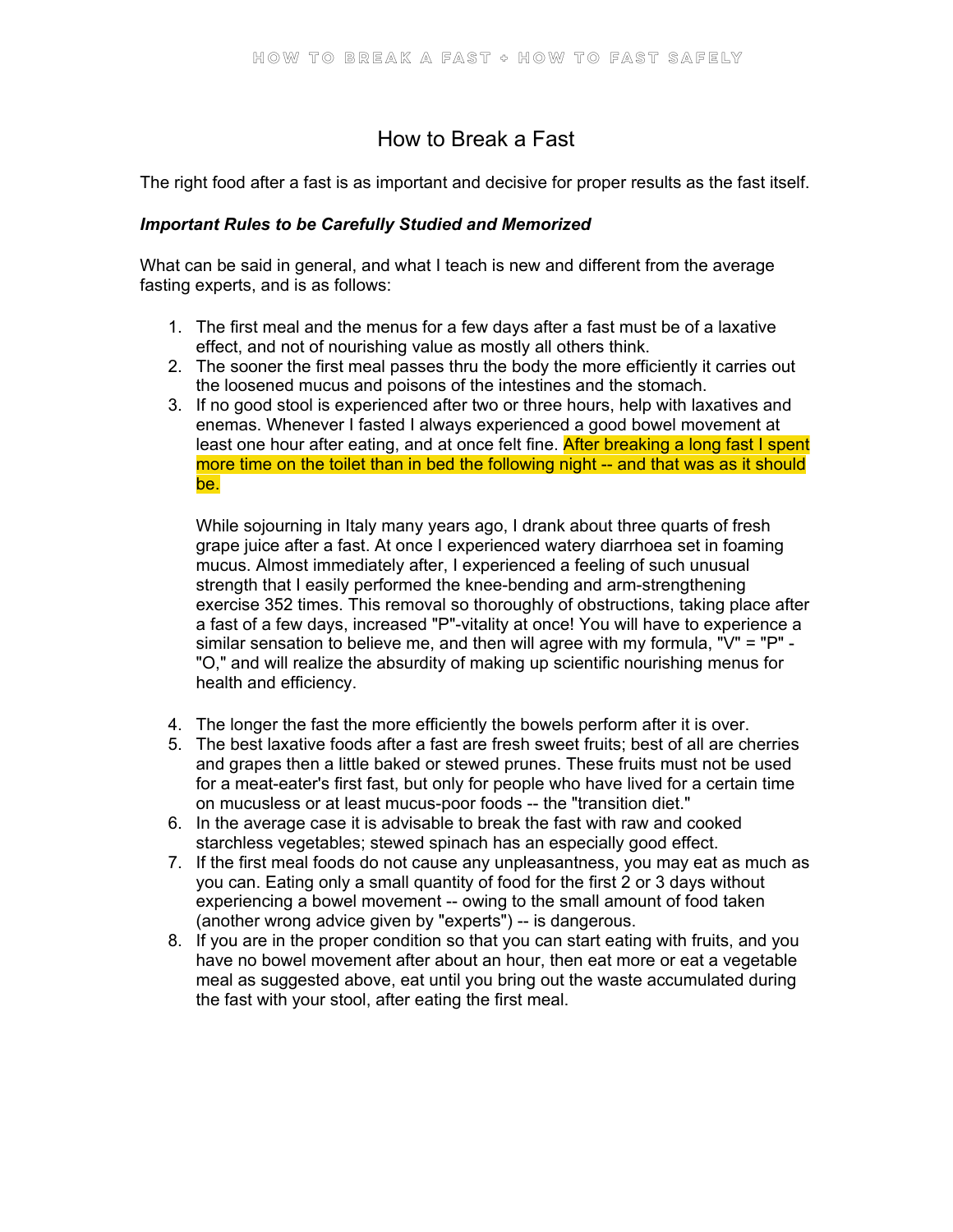# Rules During the Fast

- 1. Clean the lower intestines as well as you can with enemas, at least every other day.
- 2. Before starting a longer fast, take a laxative occasionally and by all means the day before you start the fast.
- 3. If possible, *remain in the fresh air,* day and night.
- 4. Take a walk, exercise, or some other physical work only when you feel strong enough to do it; if tired and weak, rest and sleep as much as you can.
- 5. On days that you feel weak, and you will experience such days when the waste is in the circulation, you will find that your sleep is restless and disturbed, and you may experience bad dreams. This is caused thru the poison passing thru the brain. Doubt, loss of faith, will arise in your mind; then take this lesson and read it over and over, as well as the other fasting chapters and especially Lesson 5. Don't forget that you are, parenthetically speaking, lying on Nature's operating table; the most wonderful of all operations that could be performed; and without the use of a knife! If any extraordinary sensation occurs due to the drugs that are now in the circulation, take an enema at once, lie down, and if necessary break the fast, *but not with fruits.*
- 6. Whenever you arise after lying down, do it slowly otherwise you may become dizzy. The latter condition is not serious, but you had better avoid it in this manner. It caused me considerable fear in the beginning, and I know a number of fasters and strict eaters who gave up when they experienced this sensation - lost their faith forever.

# Fasting Drinks

. . . I consider a light lemonade with a little honey or brown sugar or a fruit juice the best. Drink as often as you care during the day, but in general not more than 2 or 3 quarts a day.

As a change, vegetable juices made from cooked starchless vegetables is very good during a longer fast. Raw tomato juice, etc., is also good.

# Morning Fast or Non-Breakfast Plan

The worst of all eating habits nowadays is to stuff the stomach with food early in the morning. In European countries, excepting England, no one takes a regular meal for breakfast; it is generally a drink of some kind with bread only.

The only time that man does not eat for 10 to 12 hours is during the night while he is asleep. As soon as his stomach is free from food, the body starts the eliminating process of a fast; therefore encumbered people awaken in the morning feeling miserable and usually have a heavily coated tongue. They have no appetite at all, yet they demand food, eat it, and feel better -- WHY?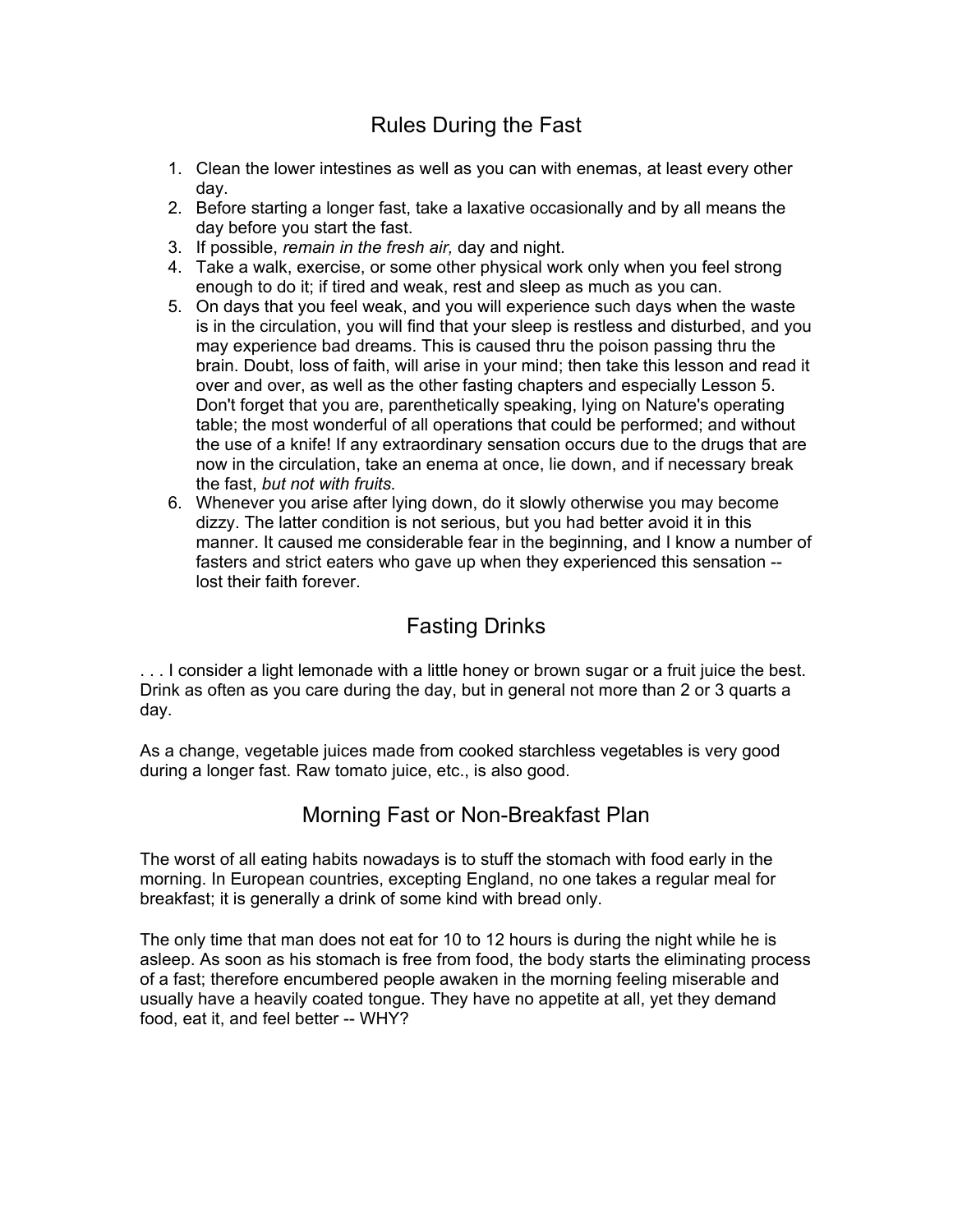## Another "Mystery" Revealed

This is one of the greatest problems I solved, and is one that puzzles all "experts" who believe it is the food itself. As soon as you refill the stomach with food, THE ELIMINATION IS STOPPED and you feel better! I must say that this secret which I discovered is undoubtedly the explanation of *why eating became a habit* and is no longer what Nature intended it should be, namely a satisfaction, a compensation of Nature's need of food.

This habit of eating, affecting all civilized mankind and now physiologically explained involves and proves the saying I coined long ago: "Life is a tragedy of nutrition." The more waste that man accumulates, the more he must eat to stop the elimination. I had patients who had to eat several times during the night to be able to sleep again. In other words, they had to put food in the stomach to avoid the digestion of mucus and poisons accumulated there!

## The 24-Hour Fast, or One Meal a Day Plan

As with the breakfast-fast, you can heal more severe cases with the 24-hour fast, or in cases of deep chronic encumbrance and drugs it is a careful, preliminary step to the necessary longer fasts. The best time to eat is in the afternoon, say, 3 or 4 o'clock P.M.

If the patient is on the mucusless or transition diet, let him eat the fruits first (fruits should always be eaten first), and after an elapse of 15 or 20 minutes eat the vegetables; but all should be eaten within an hour so that it is, so to say, one meal.

### Fasting When Used With the Mucusless Diet Healing System

If fasting is to be used at all, then start at first with the non-breakfast plan; then follow with the 24-hour fast a while; then gradually increase up to 3, 4 or 5-day fasts, eating between fasts for 1, 2, 3 or 4 days a mucusless diet, combined individually as an elimination adjustment, and at the same time supplying and rebuilding the body continually with and by the best elements contained in and found only in mucusless foods.

Please try and memorize the lesson on Metabolism (Lesson 9 -- [available in book]) because it is the most important truth of my new physiology; also Lesson 5, and you will clearly understand fasting with all its possible sensations.

If your blood "stock" is formed from eating the foods I teach, your brain will function in a manner that will surprise you. Your former life will take on the appearance of a dream, and for the first time in your existence your consciousness awakens to a real-selfconsciousness.

Your mind, your thinking, your ideals, your aspirations and your philosophy changes fundamentally in such a way as to beg description.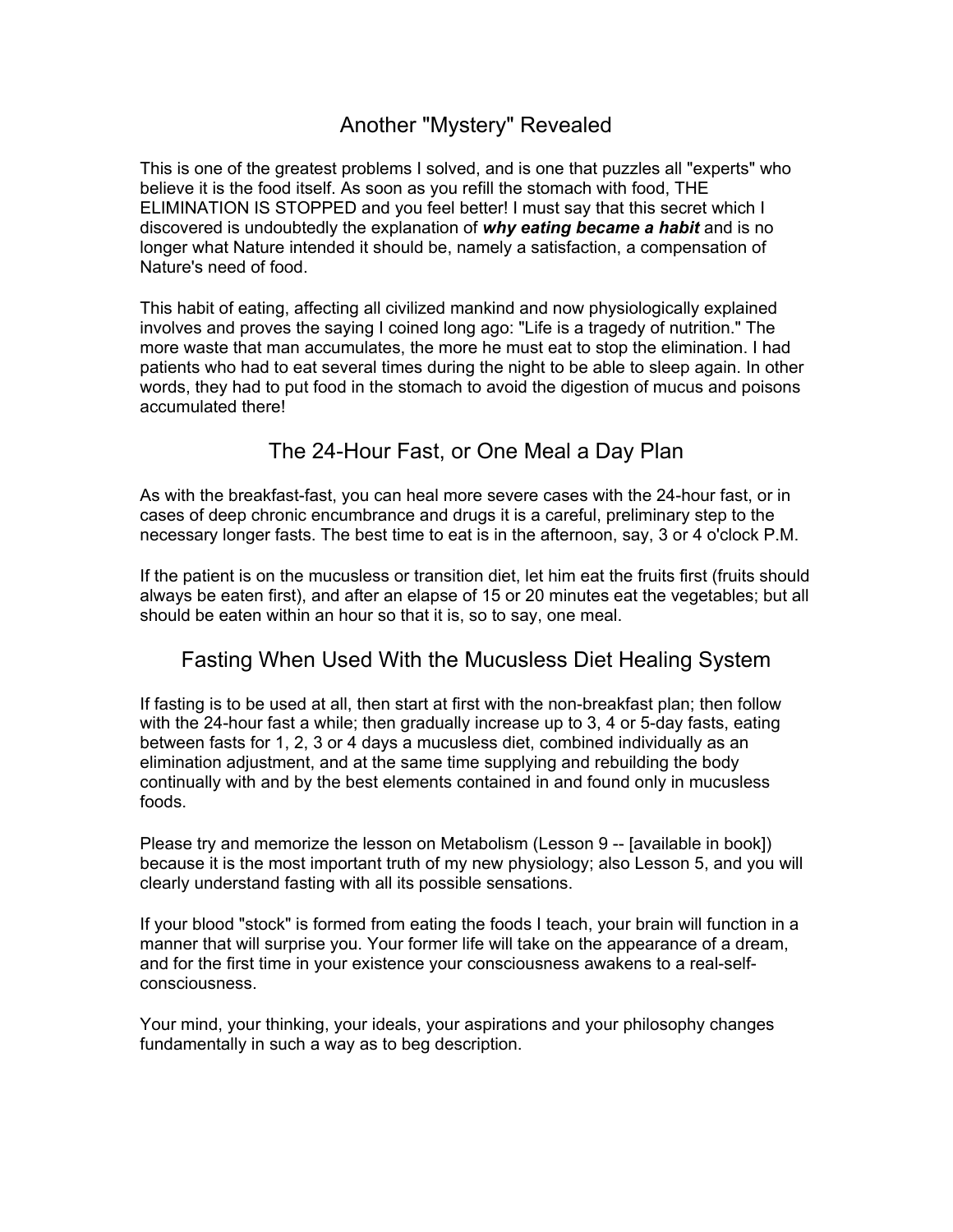Your soul will shout for joy and triumph over all misery of life, leaving it all behind you. For the first time you will feel a vibration of vitality through your body (like a slight electric current) that shakes you delightfully.

You will learn and realize that fasting and superior fasting (and not volumes of psychology and philosophy) is the real and only key to a superior life; to the revelation of a superior world, and to the spiritual world.

#### Destructive Diet of Civilization and the Mucusless Diet, the Natural Food of Man

You have now learned that total abstinence from food -- FASTING -- is the best and most effective method of healing. . . .

Paradoxically but true, civilized men *starve* to death thru ten times too much overeating of wrong, destructive foods; the "sack" (stomach) of digestion is enlarged and sunken, prolapsed, which condition dislocates and interferes with the proper functioning of the other organs. Its glands and pores of the walls are totally constipated and its elasticity as well as that of the intestines, with its vital function is almost paralyzed. The abdomen is an abnormally enlarged sack of fatty, watery, dislocated organs thru which half or even more of the decayed foods of civilization slide, fermenting more and more into feces such as no animal has, *and this is called digestion!*

### Motherhood

Motherhood with mucusless diet, before, during and after pregnancy is the development towards the Madonna-like, holy purity principally different from the dangerous so-called "ordinary" childbirth, with its ever-present risk of life, known in our present civilization.

If the female body is perfectly clean thru this diet, the menstruation disappears.

Headaches, toothache, vomiting, and all other so-called "diseases of pregnancy" disappear, and painless childbirth, an ample sufficiency of very sweet milk, babies that never cry, babies who are very differently "clean," as compared with others, are the wonderful facts I have learned from every woman becoming a mother after having lived on this diet.

*It is not advisable to start a radical change in diet during pregnancy, or while nursing; this should be done at least two or three months before conception.*

# Feeding the Baby

What is considered a well-fed and healthy looking baby, of average normal weight, is in reality pounds of waste of decayed milk.

As stated before, if a change of this kind in the baby's diet is made, they must be healed first -- whether sick or not -- cleansed from the waste of their "latent disease."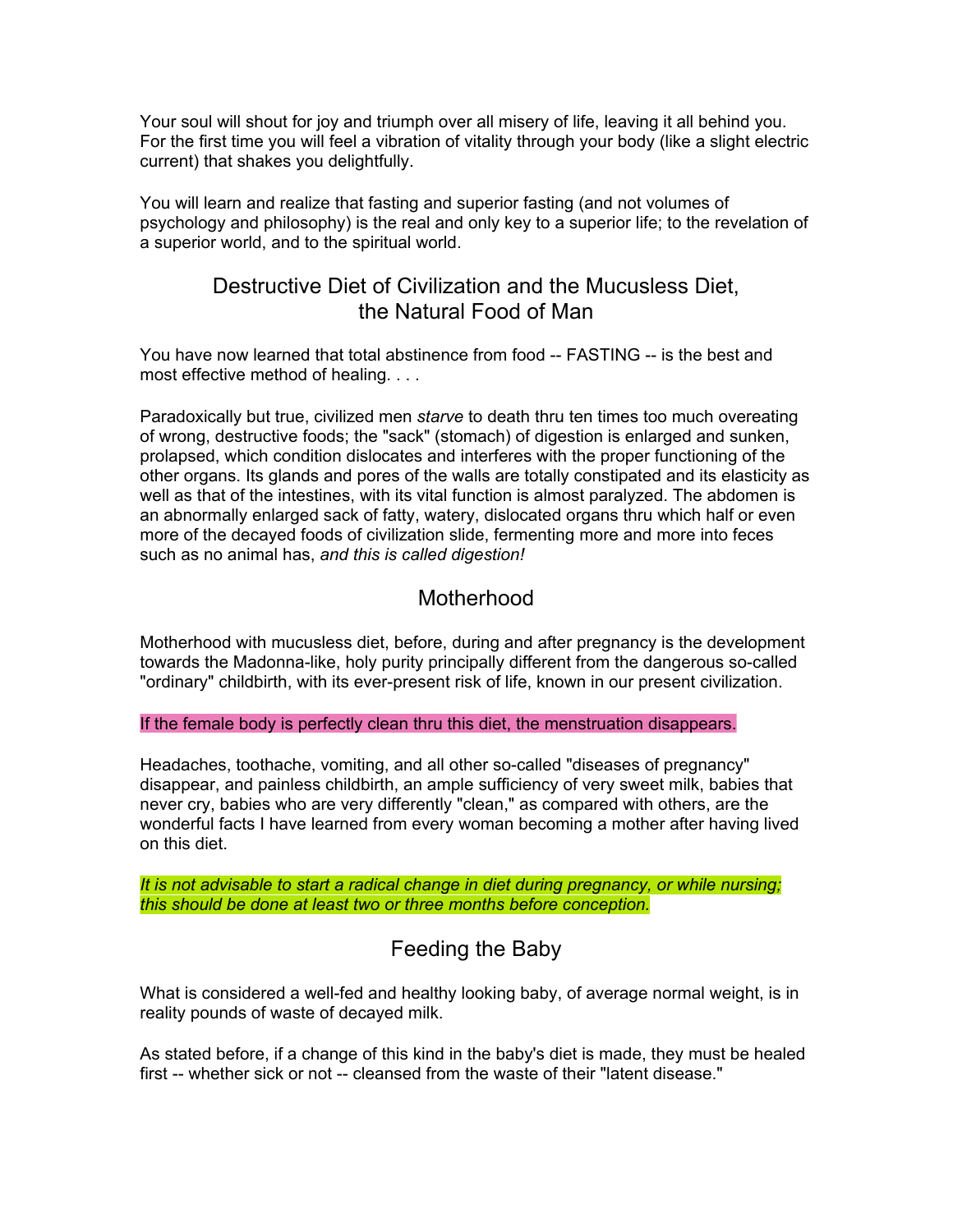Natural sweets are necessary for the growing child for building a strong skeleton. Lime is also important.

Thousands of pregnant mothers, innocently thru overeating, half kill their children before they are born.

## The Enforcement of Elimination by Physical Adjustments

As shown in previous lessons all physical treatments vibrate -- shake -- the tissues and thereby stimulate the circulation in one way or another for the purpose and with the result of loosening and eliminating "foreign matters," the cause of all diseases.

The most natural exercises and by far the best, are walking, dancing and singing;

By taking the proper care of your body you will generate health. I must again remind you that air is more necessary to life than food. Proper breathing is therefore essential. *Do not exercise in a close, stuffy room*.

Always bear in mind that extremes of any kind are harmful. This applies to exercise, bathing and sleeping, as well as extremes in eating. Even extreme joy and happiness has been known to kill just as readily as extreme anger, hate and worry. Therefore, AVOID EXTREMES OF ALL KINDS.

"Man is what he eats" is a philosopher's greatest and truest statement.

You must now see why civilization, all religion, all philosophy, with their tremendous sacrifice of work, time, money, energy, is and has been part guesswork. The magic formula for "Heaven on Earth" -- of the Paradise -- must read like this:

"Eat your way into Paradise physically." But you cannot pass the gate, watched over by the angel with the flaming sword, until you have gone through the purgatory (cleansing fire) of fasting and diet of healing -- a cleansing, a physiological purifying, by the "Flame of Life" in your own body! During thousands of years no one has escaped the struggle of death caused by an unnatural life, and you will have to face it some day.

This will give an outline of the serious nature of my work -- and the necessity for your help in carrying it through as the greatest deed you can perform -- upon which depends not only your future destiny, but that of a suffering, unhappy mankind -- on the verge of a physical and mental collapse.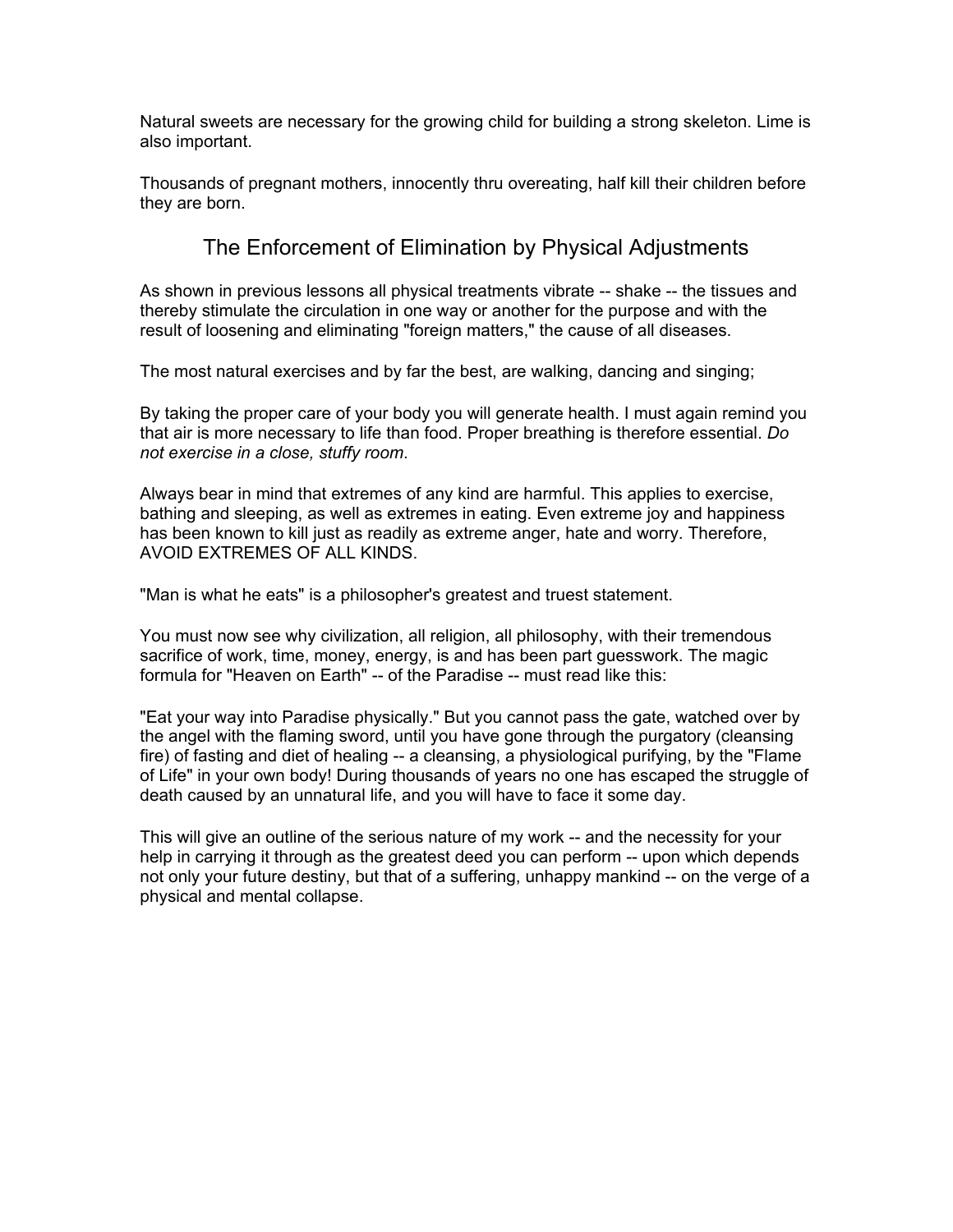#### Mucusless Diet Supplement

We should not put mucus into the body faster than it can be taken and eliminated. With this preventative diet, not only are the sinuses, the bronchi, and the lungs cleared, but also the constipating mucus (catarrh) in the tissues of the body from the head to the bottom of the feet.

### Harmful or Mucus-Forming Foods

Secondary, denaturized, or inorganic food substances are to be eliminated from the patient's diet.

Salt: For those who are accustomed to large amounts of salt, this may sound difficult, but if you will substitute coarsely ground pepper and savory herbs, adding powdered kelp, you will find that the craving for salt will immediately begin to disappear. The black pepper is a good nutritional herb and helps rebuild the body when used in its natural state. But, when pepper is cooked in food, the molecular structure changes, so it becomes an inorganic irritant (as high heat changes the cayenne, black pepper, and spices from organic to inorganic), and this is the only time when damage results. The use of salts of a vegetable or potassium base (such as Dr. Jensen's, Dr. Bronner's, and other various ones, which in some cases contain some sea salt) is all right, providing it is not overdone.

Eggs: No eggs should be eaten in any form.

Sugar and All Sugar Products: You may use honey, sorghum molasses, or blackstrap molasses, but no sugar of any type.

Meat: Eliminate all red meats from the diet. A little white fish once a week, or a bit of young chicken that has not been fed commercial food or inoculated with formaldehyde and other anti-spoilage serums, would be all right (as these are the higher forms of edible flesh), but do not use them too often.

Milk: Eliminate all dairy products, which includes butter, cheese, cottage cheese, milk, yogurt, etc. These are all mucus forming substances and, in most cases, are extremely high in cholesterol. As a substitute for butter or margarine (hardened vegetable oils, etc.), you can train your taste buds to enjoy a good, fresh, bland olive oil on vegetables, salads, and other foods and you will discover this is one of the choicest foods there is.

Flour and Flour Products: When flour is heated and baked at high temperatures, it changes to a mucus-forming substance. This is no longer a food, which means it has no life remaining therein. All wholesome food is organic, where unwholesome food or dead food is inorganic. This is the key to our whole mucusless program.

### Supplements: Revitalizing and Healing Aids

Our supplement recommendations will build up strength in the body and start cutting the mucus out of the tissues and remove the catarrh from the system. [Catarrh: inflamation of a mucus membrane especially of the respiratory tract, causing excessive secretions.]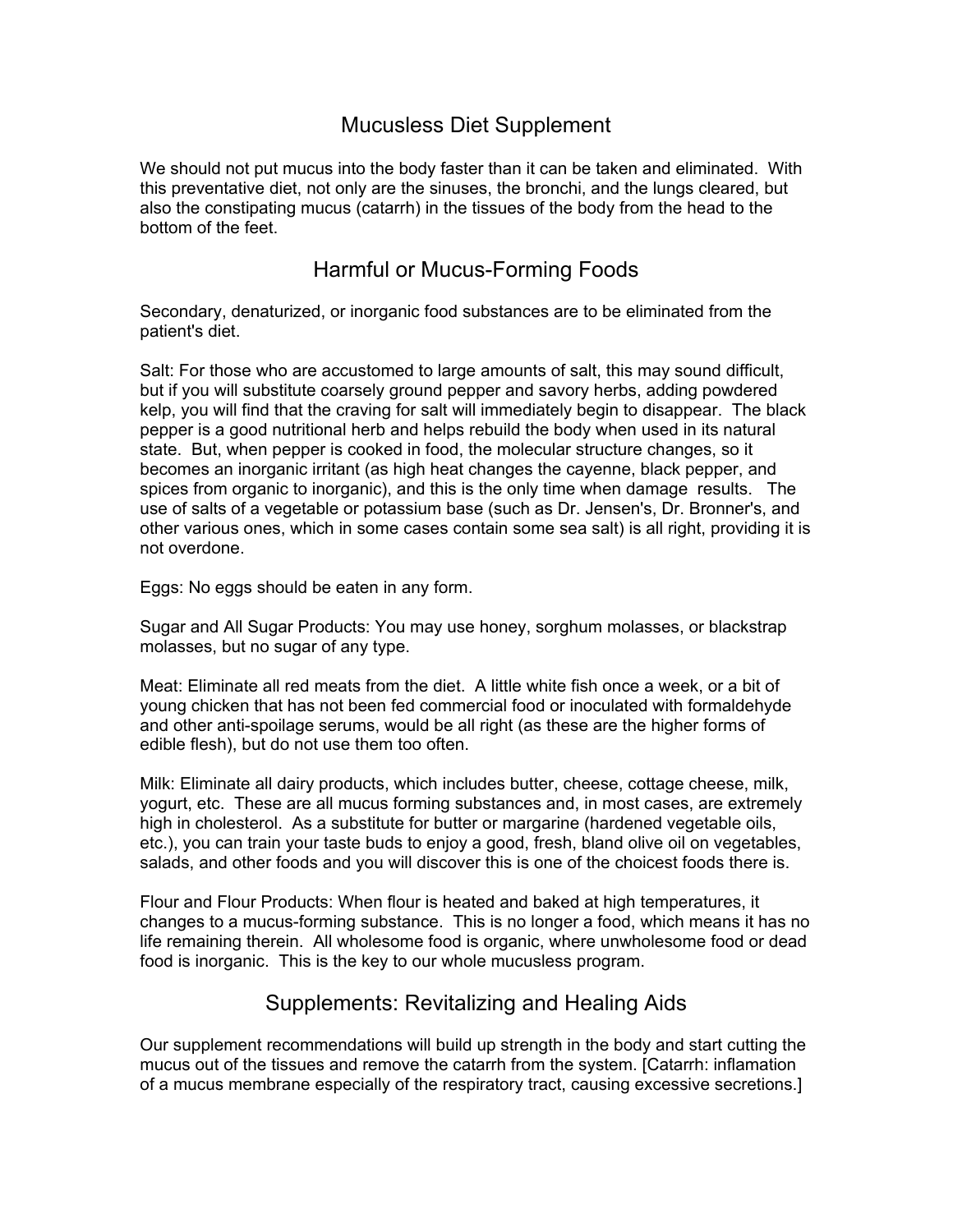Cayenne: Take one teaspoonful of cayenne three times a day. Start gradually with 1/4 teaspoonful in a little cold water. Add 1/4 teaspoonful to this dosage every three days, until you are taking one teaspoonful three times a day (the graduated dosages will accustom your system to the pungency of the herb).

Honey and Apple Cider Vinegar: Place one tablespoonful of honey and one tablespoonful of vinegar in warm water, so that the honey will liquefy. Sip this amount three times a day so that at the end of the day a total quantity of three tablespoonfuls are consumed. This must be apple cider vinegar, do not use malts or other types of vinegars, as these are damaging to the body. The apple cider vinegar is medicinal and very beneficial.

Kelp: If there is any indication of a thyroid problem, you should use between ten and fifteen kelp tablets daily. Otherwise, two or more will keep the body in good condition as preventative nutrition. This can take the place of salt and helps build a new thyroid gland. Kelp powder can be used on salads and in other foods.

Molasses: Take one tablespoon three times a day of either sorghum or blackstrap molasses.

Wheat Germ Oil: Take one tablespoonful of a good, fresh wheat germ oil three times a day.

# Dietary Suggestions: Regenerative Foods

If this diet is followed as outlined, we guarantee that after a short period of time you will have much more satisfaction from the foods we recommend for better health than you ever had from the food of your former diet. You will also come to your normal weight. If you are overweight, you will lose with this diet; and if you are underweight, you will gain after having passed your "new low," as mucus must be expelled from the body before the good flesh can be restored.

Do not be concerned because this diet omits meat and the commercial types of protein, and don't worry about adding protein, as you will get all that you need in these foods. The gorilla is built on the same order as the human being, and he gets all the protein he needs from just fruit and nuts (and for the human, the greens will round out the body requirements). You can prove this program to yourself!

#### **Morning**

It is best not to "break-the-fast" (breakfast) until at least noon, except in cases of young or very active people. You will find that this will not be hard to do when you use items that we recommend (such as wheat germ oil, cayenne, etc.).

These will lower the appetite while providing the needed nutrition, so you will feel satisfied and will have taken these items even the second time during the morning because it is time to eat the regular noon meal but if (after taking the lower bowel tonics, wheat germ oil, cayenne, apple cider vinegar, honey, molasses, herbal teas, etc.), you have room left, are hungry, and want something to eat, the best food to start the day is a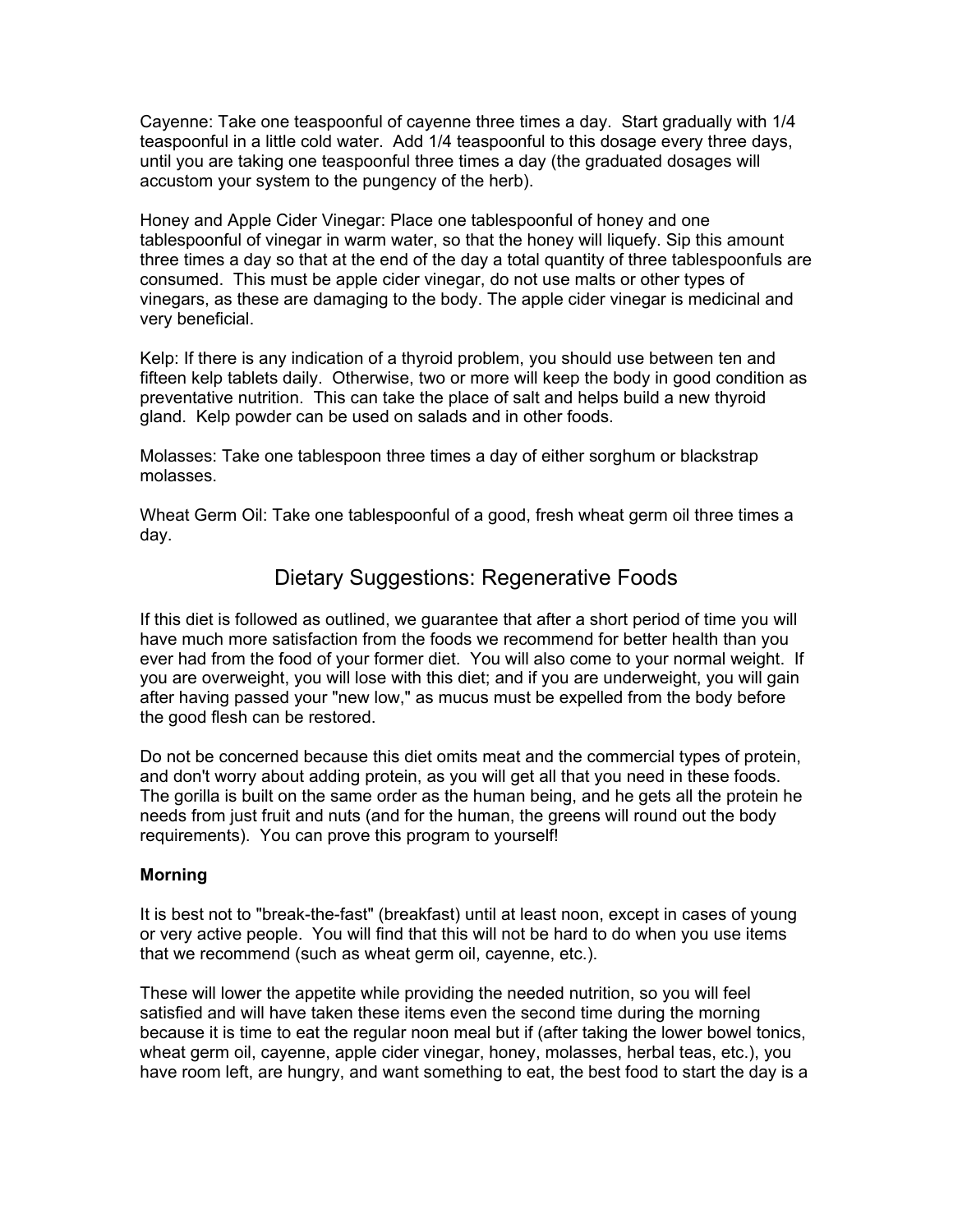good low heated whole-grain cereal; however, this should be cereal in its wholesome state (with life in it). Or eat fresh fruits.

The cereal is prepared by first soaking the whole grain in water sixteen to twenty hours, then heating in stainless steel double boiler at a very low heat, 135 degrees or under, which can be done by pouring hot water over the grain and then applying low heat. It can also be prepared in a thermos bottle, as follows: Take a wide-mouth thermos bottle (pint, quart or whatever size you need for your size of family or individual); fill it in the early afternoon or evening one-third full of high-protein turkey red wheat; then finish filling the thermos bottle with boiling water (turning the container on its top and back once or twice, so that during the evening the water circulates completely into the bottom, or else some wheat in the bottom will not be treated).

When you uncover your vessel in the morning, after low heating the grain all night long, it should be ready for consumption. The wheat is popped open, is soft and very tasty (as none of the flavor has been lost in cooking); this procedure is still improved by presoaking. With a little oil or fresh butter added, it is a very delectable food. Some folks like to add cinnamon, nutmeg, allspice, etc.

Wheat contains all of the potential nutrient values needed in the human body. The wheat herb or wheat grass especially is a complete food, as it provides you with protein, calcium, and all the needed enzymes, vitamins, minerals, etc., to rebuild and regenerate the cell structure of your body. The grain is alive until it is killed in some chemical storage procedure, or high heat. The test for germane wheat (which is still in a "wholesome" state, having the life therein) is to plant it and see if it will grow.

This test is also valid for testing cooked wheat, and when low-heated in stainless steel, it will retain the life power and will grow! The foods, prepared in this manner, are organic; consequently, this is the manner that grains must be prepared for use. We are told in holy writ that "all wholesome grains and herbs are for man, and grain is the staff of life," but it does not say that it is permissible to grind it to a face powder fineness or to heat it above 212 degrees F., and change the molecular structure from organic to inorganic, and thereby make it very mucus-forming. The results of man's inventions indicate otherwise. Sprout the grains if you wish, in preference to popping them open with moist heat.

Sprouted grains are excellent and nutritious but if you give a growing child a bowl of sprouts for breakfast, he is hungry in a short time, so a good serving of soaked, lowheated grain tastily prepared will "stick to his ribs" for hours. Alternate the wheat with barley, millet, buckwheat, rye, oat groats (whole, not rolled oats).

#### **Noon**

If you prefer only a light lunch, then have a tossed salad--a salad as large as you want of mixed vegetables and leafy greens, using homemade olive oil dressing:

 1 cup olive oil 2 tablespoonfuls apple cider vinegar Pinch herbs, black pepper, etc.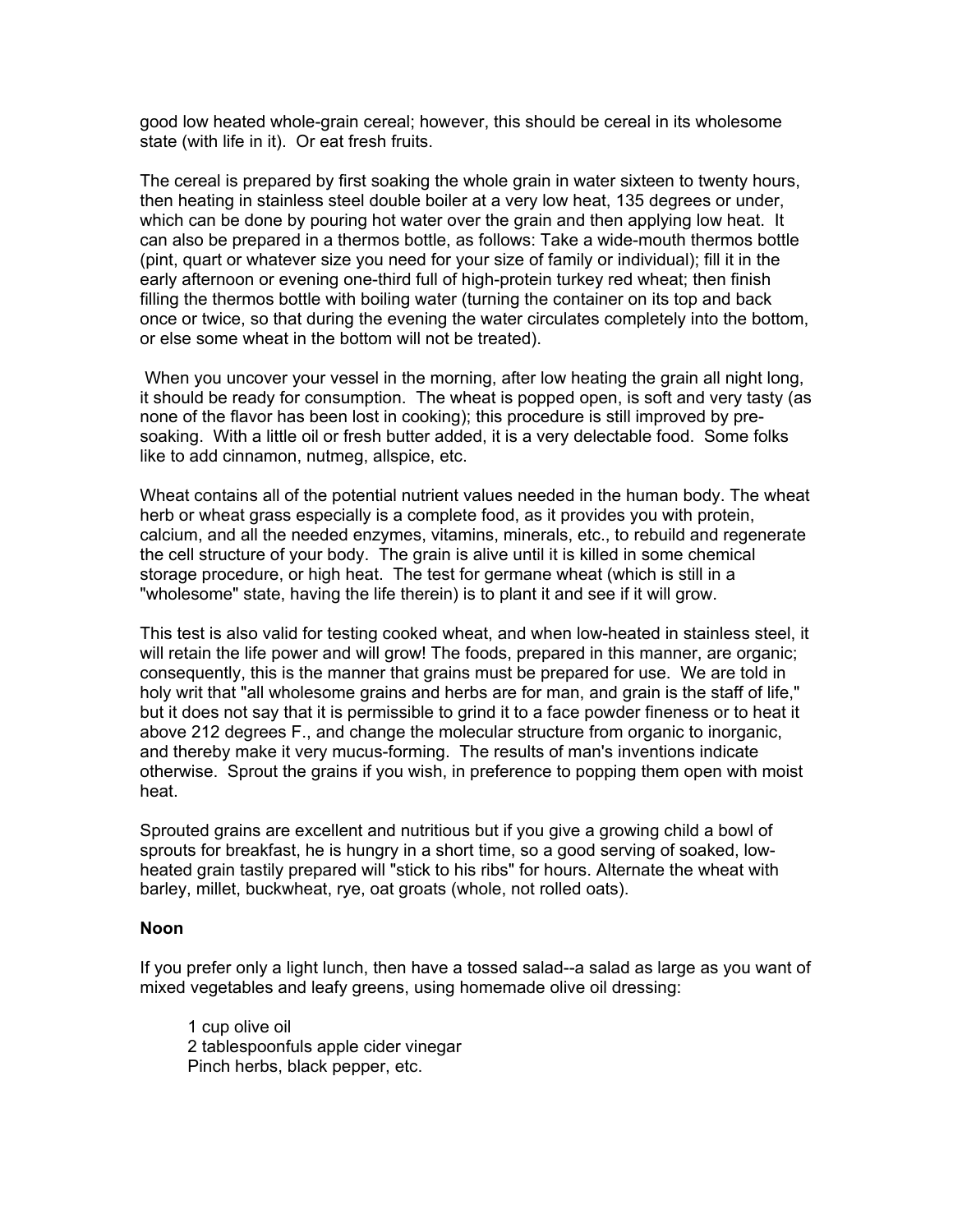Make this dressing to your own taste, for there are so many varieties you can make- avocado, onion, garlic, etc.--but do not use the processed dressings of the commercial market.

Juices may be taken during the afternoon: carrot, grape, apple, etc. Dried fruits and nuts are very nourishing and beneficial, and the latter are better (as a whole protein) when used in combination with the garden greens. If a person has cancer or is inclined toward cancer, do not overdo eating protein, such as nuts.

This is one thing that does damage to the pancreas and, in these cases, eat the nuts only in the morning. But stay away from peanuts and concentrate on almonds. A person with a cancerous condition should use from eight to ten almonds in the morning and the same at noon. But do not take any protein from evening time until the next morning, allowing sixteen to eighteen hours for the pancreas to clear and start to work on enzymes again. All protein should be taken early in the morning. And, of course, in cancer cases, never any secondhand or secondary protein, such as meats.

Proteins are a fad and are highly over-advertised. All fruits, vegetables, grains, nuts and seeds have protein in them. If you are eating a good live mucusless diet and wonder what to eat for protein, ask any gorilla. Their body organs are built just like a human's, and they live a number of years longer than humans. They are one of the strongest animals, for their weight, on the face of the earth.

They are fruitarians, eating that which grows above the ground, fruits, grains, nuts and seeds. We enjoy underground roots and tubers, but they do not dig as we do; so with carrots, potatoes, beets, etc. added to the above-the-ground vegetation, we should do better than the gorilla.

We kill the cow to eat the steaks for the protein she gets from eating grass. Let's get our protein fresh and natural, not secondhand as from animals flesh or from something in its dead state concocted by man. Commercial protein will work on the effect and give quick relief from certain ailments, but overuse of commercial types will overwork the pancreas and other glands, causing low blood sugar (hypoglycemia) and/or diabetes (high blood sugar). The natural live protein in foods on the mucusless program will be used as needed and the surplus discarded from the body naturally when not needed. The sedimentation of the commercial type of protein of lower vibration remains in the gland of the body and causes future trouble.

Regular meals can start off with a nice cup or bowl of potassium broth. Dehydrated vegetables in the form of potassium powder or broth can be purchased from most health stores or you can prepare your own. Some health books provide instructions for making potassium broth. You can add the left-over, savory vegetables and here you have one of the most exotic-tasting, low-heated vegetable soups that is imaginable. The broth starts the meal off, and is followed with salad. There are thousands of salad combinations, and with some investigation and experimentation, you will never run short of interesting ones.

After that, serve the low-heated vegetables (many types can be prepared with various savory herbs, and these can be removed from the low heat just before serving), and these will always be tasty and beneficial as long as they are low-heated and are still in a wholesome state. At least five to six vegetables should be eaten each day, of which two should be green, leafy ones. A small amount of bland oil (such as olive oil) added to the